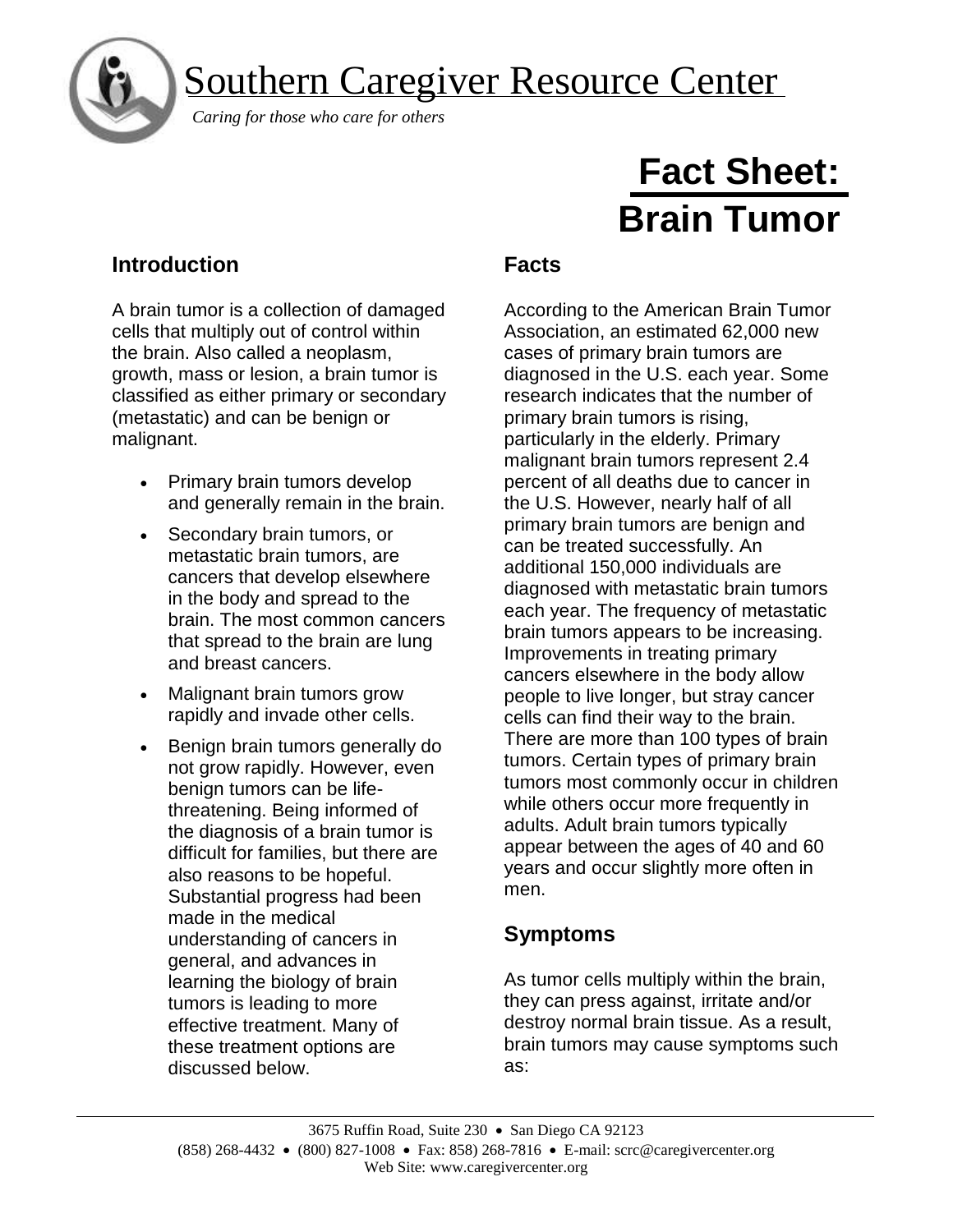- headaches
- seizures
- speech problems
- weakness
- poor vision
- pain or numbness
- movement problems
- paralysis
- nausea or vomiting

Brain tumors may cause feelings of tiredness or fatigue. In addition, brain tumors can cause problems with memory, reading and talking. However, not everyone gets every symptom. About one-third of people with brain tumors have no symptoms at all.

## **Diagnosing Brain Tumors**

Brain tumors may be diagnosed and evaluated using one or more of several different types of procedures:

- **Magnetic Resonance Imaging (MRI)**
- **Computerized Tomography (CT)**
- **Positron Emission Tomography (PET)**
- **Biopsy**

MRI, CT, and PET scanning are all ways to take pictures of the inside of the body. They do not require surgery. These procedures are discussed in more detail below.

#### **MRI - Magnetic Resonance Imaging**

MRIs use an extremely strong magnet

to produce images. With a contrastenhanced MRI, the patient is first injected with a dye that makes normal and tumor tissue display differently. If your loved one requires an MRI, be sure to tell the doctor of any history of allergies or drug reactions. Because the MRI uses a magnet, no metal can be brought into the room while the MRI is taking place. Patients who have pacemakers and/or metal implants cannot have an MRI.

#### **CT - Computerized Tomography**

A CT scan may be used for patients who cannot undergo an MRI because they have pacemakers, metal implants, allergies or claustrophobia.

CT scan machines take multiple x-rays of small areas of the brain from different angles. The computer then combines the scans to make a detailed, threedimensional image.

Because iodine may be used as a contrast agent to enhance the image, you should tell the doctor if your loved one has any allergies, diabetes, asthma, heart condition, kidney problems or thyroid conditions.

#### **PET - Positron Emission Tomography Scan**

PET scans are sometimes used in addition to an MRI or a CT to evaluate brain tumors. After receiving treatment for a brain tumor, PET scans can also be used to differentiate new tumor growth from scar tissue or necrosis (cells killed by radiation).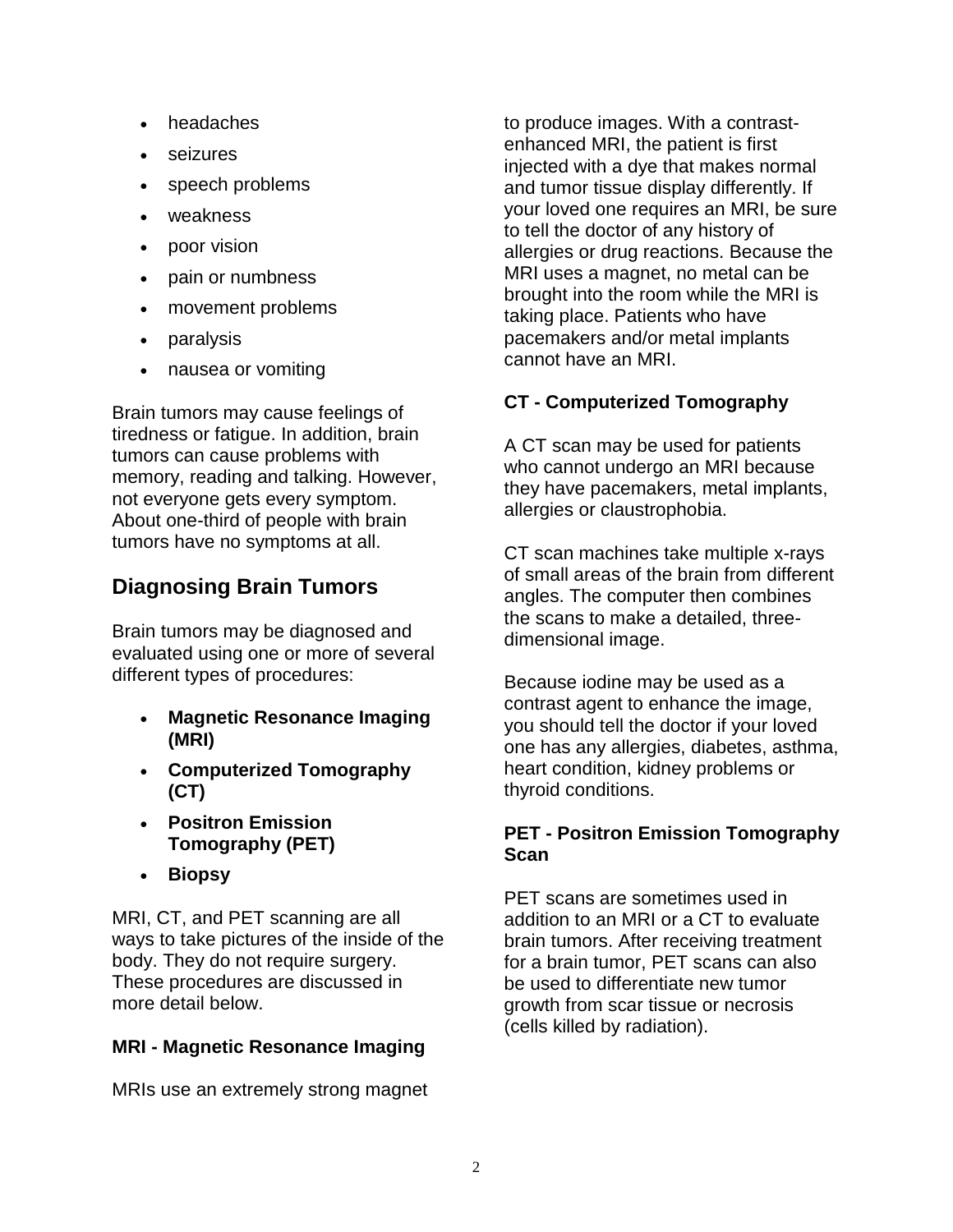#### **Biopsy**

A biopsy is the surgical removal of a small piece of the tumor tissue. The tissue is studied to confirm the type of tumor and to help the healthcare team outline a treatment plan.

## **Treating Brain Tumors**

There is a range of options to be considered in the treatment of brain tumors. Your healthcare team will design a plan to help treat the tumor and to relieve any symptoms the brain tumor may be causing.

The following healthcare professionals may be part of the treatment team:

- **Neurologist:** a doctor who specializes in the management of patients with diseases of the brain and other parts of the nervous system.
- **Neurosurgeon (or brain surgeon):** a doctor who specializes in surgery of the brain and the rest of the nervous system.
- **Neuro-oncologist:** a doctor who specializes in the management of patients with brain tumors and other nervous system tumors.
- **Neuropsychologist:** a psychologist who specializes in how the brain works and the impact that damage to the brain has on the patient.
- **Radiation Oncologist:** a doctor who specializes in the management of cancer patients and treats them with radiation therapy.
- **Physical Therapist:** a healthcare provider who teaches and guides the patient through various exercises to prevent pain and restore function or help the patient to adapt to new physical limits.
- **Speech-language Pathologist or Speech Therapist:** a healthcare provider who specializes in the treatment of communication and swallowing problems.
- **Social Worker:** a healthcare provider who provides a wide range of services directly to persons with cancer and their families including counseling, support and education.

## **Surgery**

The first treatment of choice depending on the location and size of the tumor is surgical removal of as much of the lesion as possible (also called resection). Surgery can also reduce symptoms caused by swelling in the skull. Improvement in surgical techniques in recent years has made surgery much safer, however, surgery always has risks that you and your loved one should discuss with the oncologist and neurosurgeon. Surgery may be followed by radiotherapy (see below) to help treat any remaining tumor cells. In deciding whether surgery is right for your loved one, your doctor will consider the size, location and type of the tumor, overall health, and medical history.

## **Radiation Therapy or Radiotherapy**

Radiation therapy is the use of painless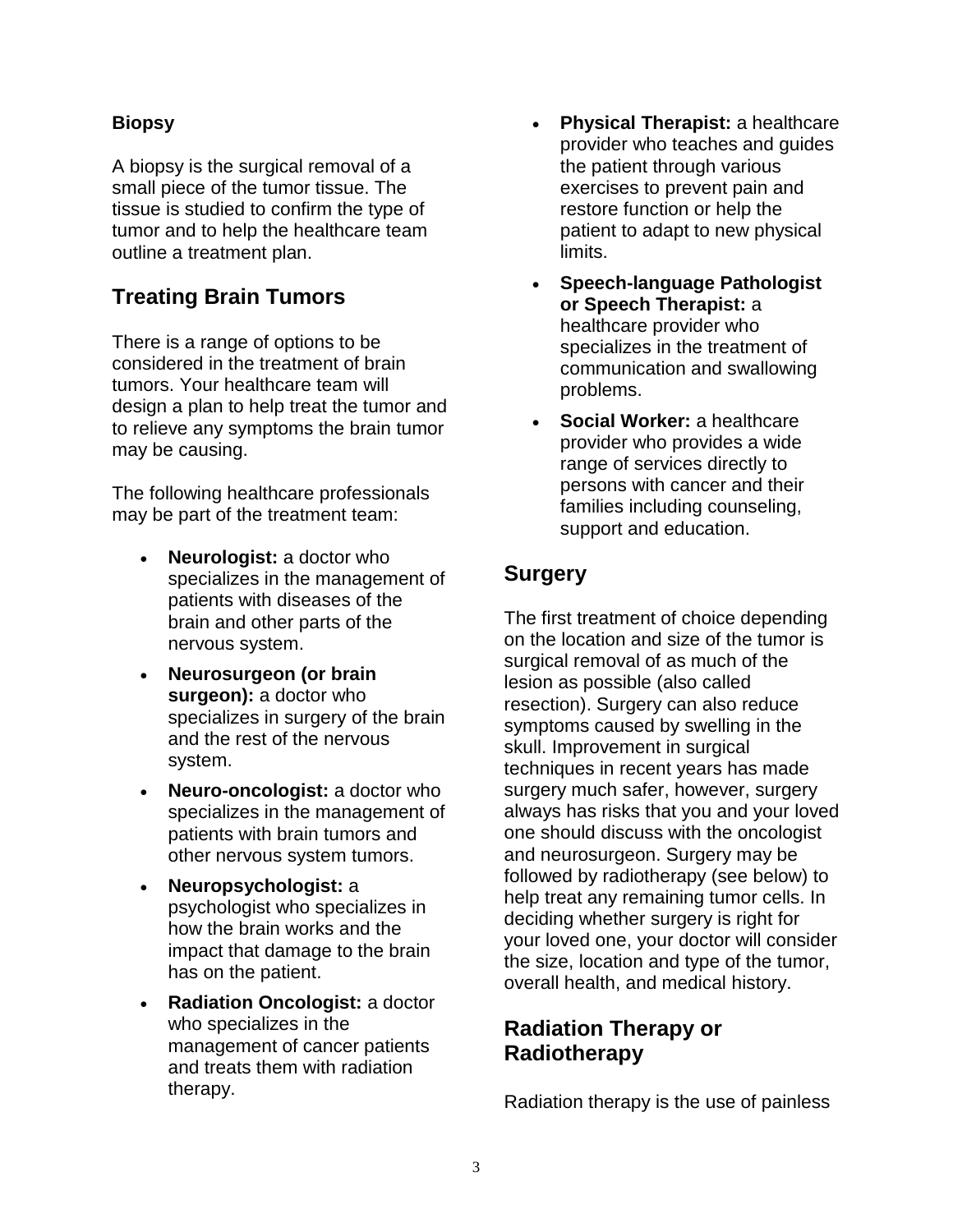x-rays which destroy tumor cells by making them unable to reproduce. Radiation may be used after surgery to prevent the tumor from coming back (recurrence), or to destroy tumor tissue that could not be completely removed. In cases where surgery is not an option, radiotherapy may be used instead of surgery to destroy tumor tissue or to relieve symptoms. Different types of radiotherapy are described below.

- **Whole Brain Radiation Therapy (WBRT)** delivers an even dose of radiation to the entire brain. Whole brain radiotherapy is the preferred treatment for brain tumors because it can treat small, undetectable tumors that may be developing in different areas of the brain. The advantages of whole brain radiotherapy are that it can treat large and small tumors, treat many tumors at the same time, and treat tumors deep in the brain that cannot be removed through surgery. Whole brain radiotherapy is often used to reduce the risk of tumor recurrence after surgery.
- **Conventional External Beam Radiation** is the most common form of radiation therapy. The beams are aimed at the tumor plus a small border of tissue around the tumor. Conventional external beam radiation therapy is painless and is typically given in 15-minute visits over several weeks.
- **Stereotactic Radiosurgery** is a more targeted form of radiation therapy and is not actually surgery at all. It is called "radiosurgery" because it is so precise and focused. The

equipment used for radiosurgery is generally referred to by its brand name such as Gamma Knife ®, Xknife® or CyberKnifeTM. This form of therapy delivers a higher dose of radiation to a small tumor (usually 1.5 inches or less in diameter) in a single treatment session. Because this form of radiation targets the tumor more precisely, it is less likely to injure healthy tissue. Stereotactic radiosurgery only treats tumors that can be detected on MRI or CT scans.

## **Chemotherapy**

Chemotherapy is the use of special drugs to kill tumor cells. Some chemotherapy drugs are given by mouth and others are given by injection. In some cases, chemotherapy may need to be given without stopping over a long period of time. In this case, a pump or catheter may be placed underneath the skin to deliver the drugs.

There is a chemically protective layer around the brain called the blood-brain barrier. This barrier can prevent the drugs or chemotherapy given by mouth or injection from reaching the brain. To solve this problem, new ways of giving chemotherapy are being developed to deliver the drug directly to the tumor. One example of this is chemotherapy wafer implants that are surgically implanted in the tumor site and deliver treatment over time. New drugs are also being developed which target specific abnormalities in the tumor cells. Referred to as "targeted treatments." this new generation of drugs forms the basis of personalized medicine.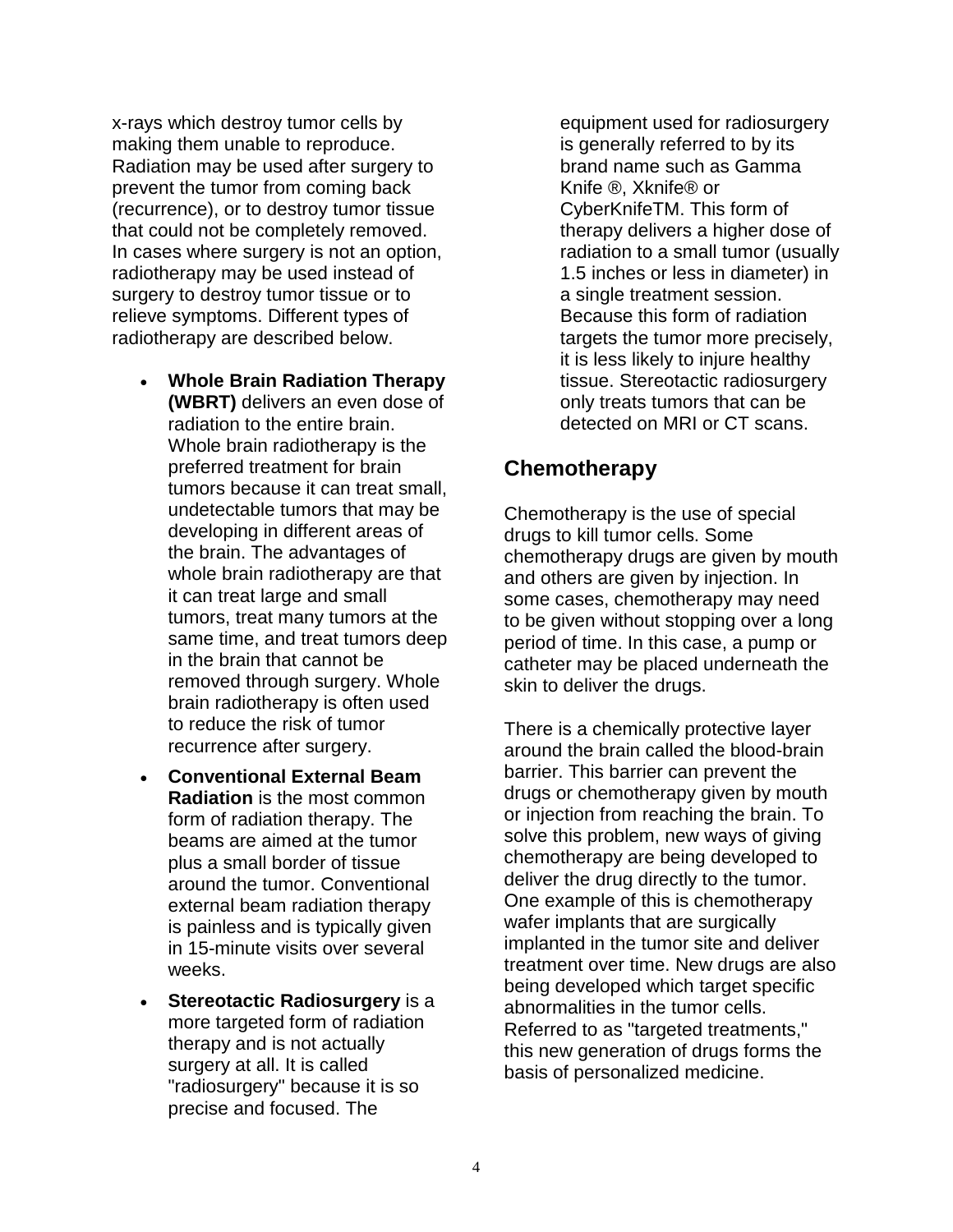Because chemotherapy affects both healthy cells and tumor cells, side effects can occur. These vary depending on the type of drug and the individual.

## **Treating the Symptoms**

The following treatments can help with the symptoms of a brain tumor such as headaches and nausea although they will not actually help to remove the tumor or cure your loved one.

#### **Steroids (Corticosteroids)**

Brain tumors often produce swelling and inflammation inside the skull. This can cause headaches, sleepiness and other problems. Steroids (corticosteroids), usually dexamethasone, reduce the swelling quickly and can improve mental functioning. Most patients feel better with short-term steroid medications: however, some will need to take steroids for more than a few months to control symptoms. If your loved one takes steroids as part of the treatment plan, be sure to tell the doctor or nurse about any changes in their health that you may notice. Steroids can cause side effects such as weight gain, increased appetite, insomnia and irritability. Also, your loved one should speak with the doctor if they decide to stop taking steroids since stopping suddenly can be dangerous.

#### **Anti-seizure Medications (Anticonvulsants)**

Medications may be given to help prevent seizures. These medications are called anti-seizure medications or anticonvulsants. There are several different anti-seizure medications

available such as Keppra, Tegretol, Depakote, Neurontin, and Phenobarbitol. If your loved one is taking an anti-seizure medication as part of the treatment plan and either it does not work or causes unpleasant side effects, the doctor will be able to switch to a different medication.

#### **Complementary Therapies**

Your loved one's medical treatment is carefully planned to control the disease and reduce the symptoms as much as possible. Many people seek out complementary therapies to help them feel better and cope with the stress of cancer. These therapies are not meant to replace the medical therapy but may help your loved one to manage his or her symptoms. Complementary therapies for cancer may include stress management, relaxation and imagery training, meditation, group support, family counseling, nutrition, herbal medicine, massage, acupuncture and education. Some cancer centers and hospitals offer these services for people with cancer, their families, and their caregivers.

## **Can Clinical Trials Help Your Loved One?**

Clinical trials are research studies to test new treatments. For cancer research, a clinical trial might focus on medication, surgery, radiotherapy, a new type of therapy or some combination of these. Benefits of participating in clinical trials include:

- Being among the first to receive a promising new treatment.
- High-quality medical care.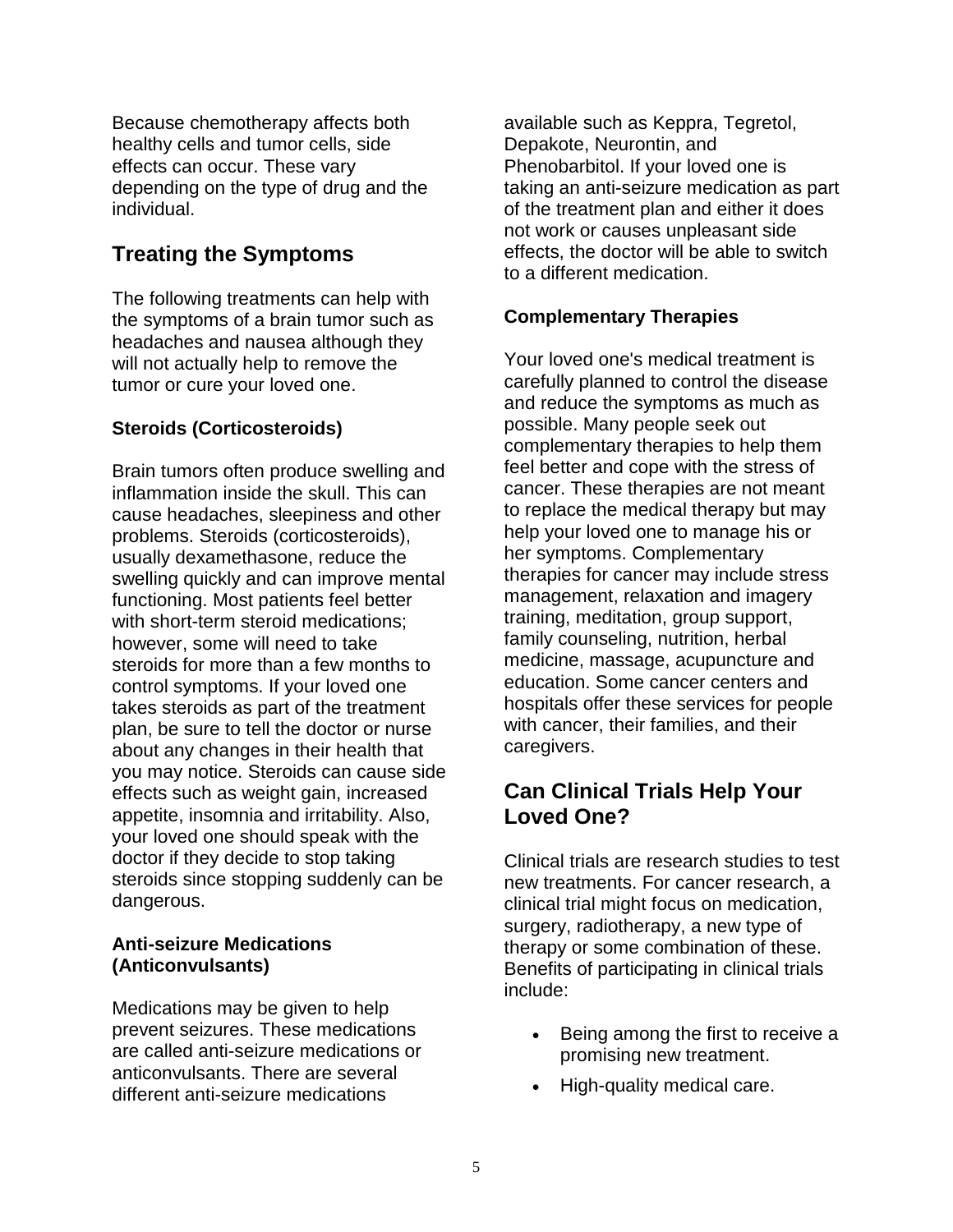• Helping doctors understand more about cancer treatment, thus, helping future cancer patients.

Some risks of participating in clinical trials include:

- An experimental treatment may not be as good as standard care.
- The new treatment may not work for your loved one.
- Your loved one may be in the study group that does not receive the new treatment.

Doctors are now investigating several treatments for brain tumors in clinical trials. Some new drugs are designed to increase the effectiveness of standard treatments such as radiotherapy and chemotherapy. Other new treatments are designed to change tumor cells so that their growth is under control. There are many ways to find trials that might be appropriate for your loved one. Start by asking the doctor about what trials are available. Various organizations also provide lists of trials along with information about what is being tested and where the trial is occurring. See the section below entitled Resources for information on how to contact these organizations. Be sure to check with your loved one's health insurance provider to see whether the costs of participating in the clinical trial are covered.

## **What Will Happen After Treatment?**

After treatment, a patient's health is monitored closely. An MRI, a CT, or another type of imaging scan may be done every so often to see if the

treatment is working. Frequent physical exams will help the doctor find out if the cancer has returned or if side effects are a problem. Be sure to report any recurrence of symptoms or other changes in your loved one's health promptly to the doctor or nurse.

#### **Issues for Caregivers**

#### *Q: What effects do brain tumors have on the mind, emotions or personality?*

Brain tumors can indeed affect the mind, emotions, and/or personality. Problems with memory, speech, and/or concentration may occur. Your loved one may face serious mental challenges with feelings of confusion. Moods may change as may the way a person acts.

Your loved one may have difficulty doing more than one task at a time. Various treatments may slow the progression of these symptoms, so check with the doctor about what treatments may help.

Be aware that a neuropsychologist can help with rehabilitation. In order to come up with an effective plan, the neuropsychologist will first do a series of tests to look at your loved one's emotions, behaviors, and mental abilities. Based on the results of the tests, one or more of the following may be recommended:

- Cognitive rehabilitation, which means treatment for mental difficulties
- Occupational rehabilitation, which is education and training about how to be able to continue working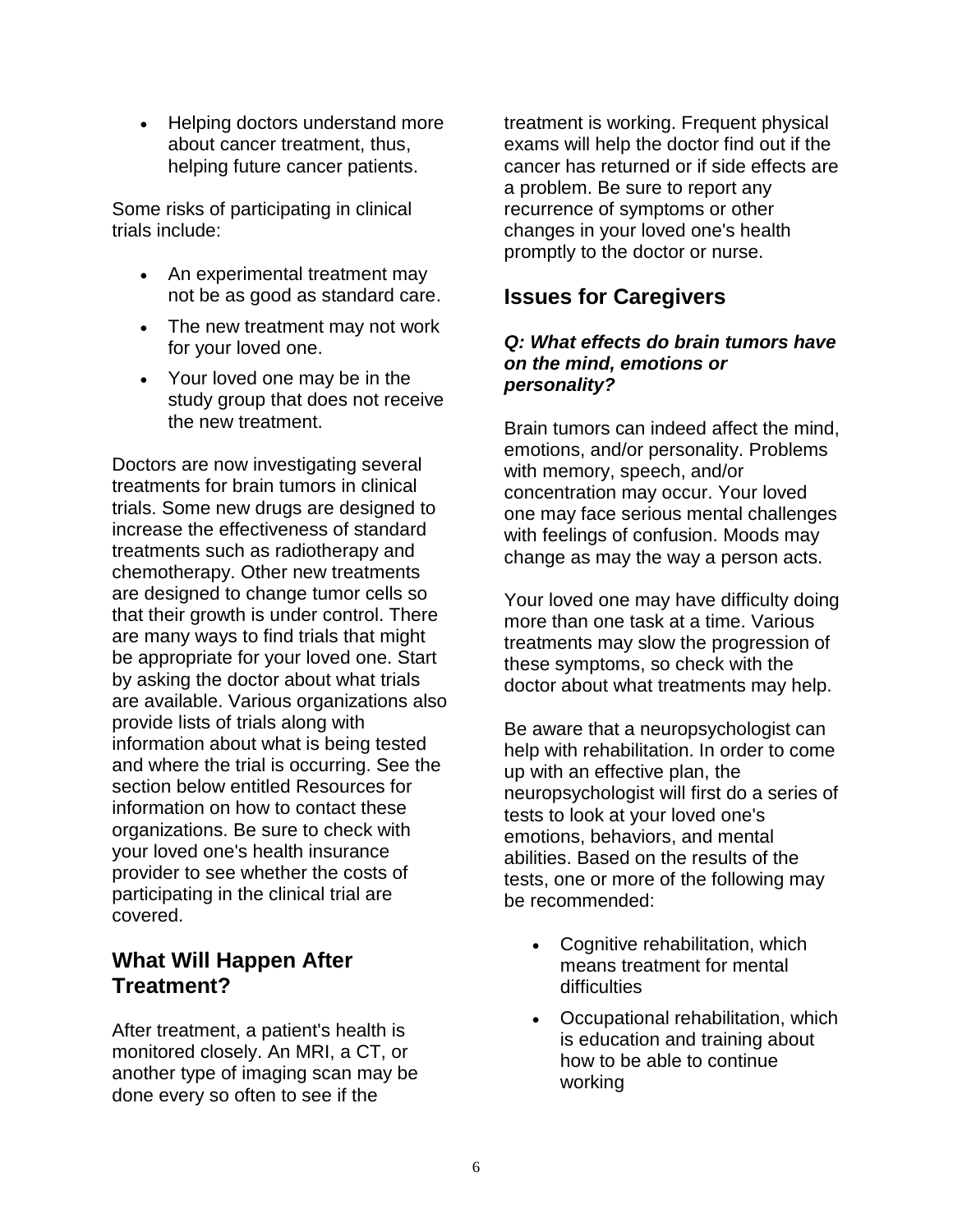• Counseling to deal with emotional changes

#### *Q: How can the home be safer for my loved one with brain tumors?*

Due to possible muscle weakness, changes in balance, and other considerations, the following may help make your home safer for your loved one:

- Put handrails in shower and bathtub
- Get a shower chair
- If the home is more than one story, consider putting your loved one's bed on the ground floor
- Consider getting a hospital bed
- Consider getting a portable toilet

#### *Q: How can I cope emotionally?*

As a caregiver, you may choose to receive counseling either to learn how to help your loved one deal with the mental changes they are having or to learn to deal with your own reactions to changes in your loved one. This is a difficult time for everyone involved. While illness may bring people closer together, it may also cause tension, unhappiness and stress. Here are some suggestions for coping:

- Find family members and friends who are willing to commit to helping you take care of your loved one.
- Involve those people in a caring community that provides both practical and emotional support to you and your loved one.
- Identify your strengths and the strengths of the others in your caring community.
- Take time off regularly! Caregiver burnout is a major concern.
- Get involved with outside groups and organizations that provide support and information for people with cancer and their caregivers.

## **Organizations**

#### **Southern Caregiver Resource Center**

3675 Ruffin Road, Suite 230 San Diego CA 92123 (858) 268-4432 | (800) 827-1008 Fax: (858) 268-7816 E-mail: [scrc@caregivercenter.org](mailto:scrc@caregivercenter.org) Website: www.caregivercenter.org

The Southern Caregiver Resource Center offers services to family caregivers of adults with chronic and disabling conditions in San Diego and Imperial counties. Services include information and referral, needs assessments, care planning, family consultation, case management, individual counseling, legal and financial consultation, respite care, education and training, and support groups.

#### **Family Caregiver Alliance**

(415) 434-3388 | (800) 445-8106 Website: www.caregiver.org E-mail: [info@caregiver.org](mailto:info@caregiver.org)

Family Caregiver Alliance (FCA) seeks to improve the quality of life for caregivers through education, services, research and advocacy. Through its National Center on Caregiving, FCA offers information on current social, public policy, and caregiving issues and